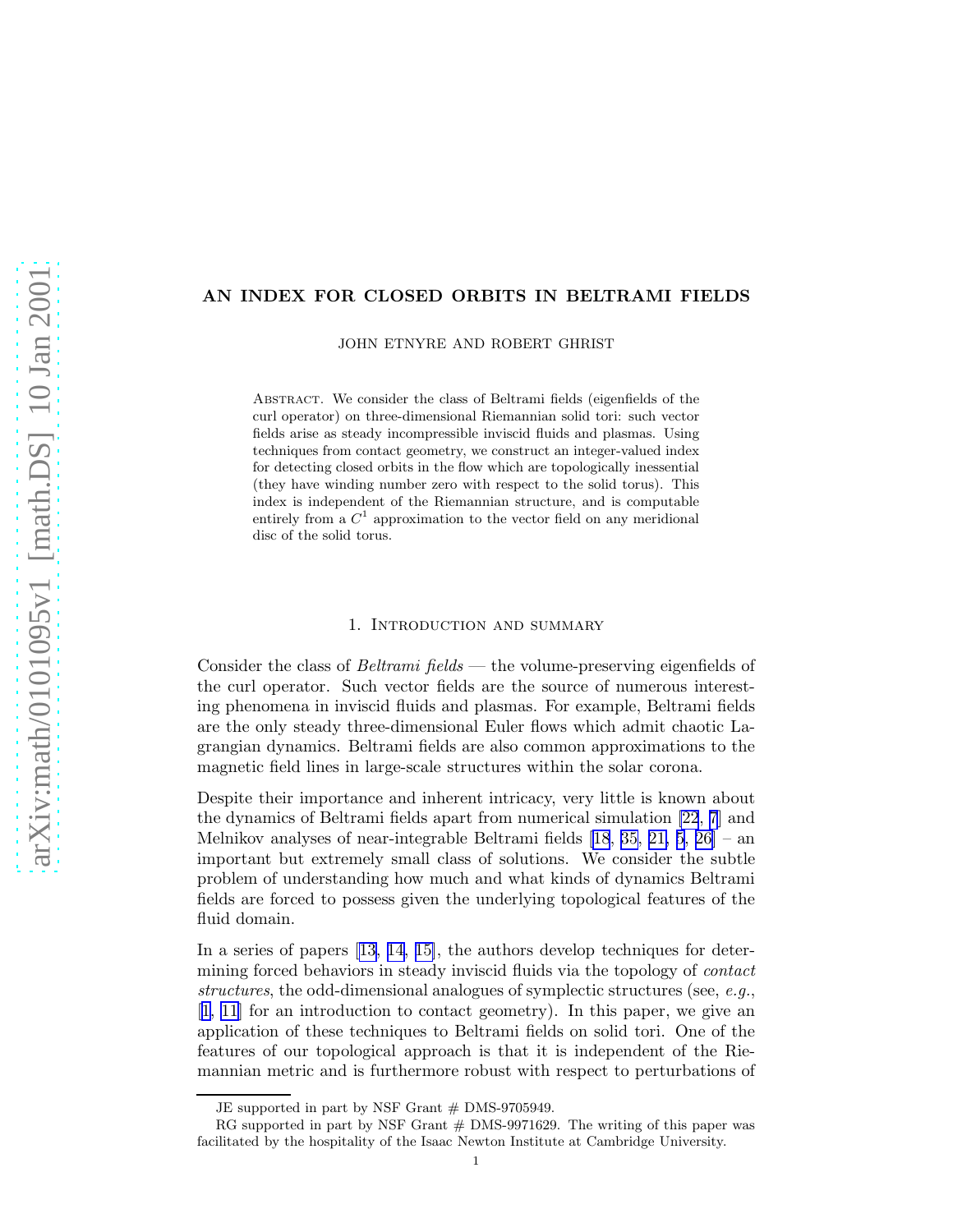#### 2 JOHN ETNYRE AND ROBERT GHRIST

the vector field, without resorting to any hyperbolicity or nondegeneracy assumptions usually required to preserve closed orbits.

We restrict attention to Beltrami fields on Riemannian solid tori, such as would occur in the case of a force-free plasma in a containment device. In[[14\]](#page-12-0), it is shown using techniques from contact topology and pseudoholomorphic curves that steady Euler fields on an invariant solid torus *always* possess a closed orbit, independent of the Riemannian structure and volume form:

# Theorem: ([[14\]](#page-12-0)) *Any steady real-analytic solution to the Euler equations [\(2.2\)](#page-2-0) on any invariant Riemannian solid torus possesses a closed orbit.*

Since every Beltrami field is a steady Euler field, the result holds true for all Beltrami fields. The restrictive smoothness assumption is necessary for using singularity theory arguments for the integrable Euler fields  $-$  in the setting of pure Beltrami fields, the techniques are valid up to smoothness class  $C^2$  [\[23](#page-13-0)].

In this paper, we define an integer-valued index for detecting the presence of *contractible* closed orbits — those closed orbits which can be shrunk to a point within the solid torus. Thus, we are not primarily concerned with the class of Beltrami fields which possess a cross-section (and hence trivially have a closed non-contractible orbit by the Brouwer fixed point theorem). In cases where no section exists, it is very difficult to determine the existence of closed orbits. Indeed, the recent examples of fixed-point-free vector fields on a solid torus without any periodic orbits (constructible via[[29](#page-13-0)] in the realanalytic case, and by  $[28]$  in the  $C<sup>1</sup>$  volume-preserving case), demonstrate the delicacy of the problem.

A related scenario to which our results apply is that of a Beltrami field on a long tube  $D^2 \times \mathbb{R}$  which is periodic in the third variable. The problem of finding contractible closed orbits in the solid torus obtained by quotienting out the periodicity is precisely the problem of finding an orbit which is closed in the long tube.

The index we construct is a type of linking number with respect to a contact structure — the so-called *self-linking number* of a transverse knot, wellknown to contact topologists. The data required to compute the index is minimal: one needs information about the Beltrami field along some (arbitrary) meridional disc in the solid torus. The principal contribution of this note is to retool the contact-topological index in a form which requires no knowledge of the contact structure per se. Since contact structures are very stable with respect to perturbation, the vector field need only be known approximately  $(C<sup>1</sup>)$  along the disc. Hence, this index can be computed numerically with full rigor.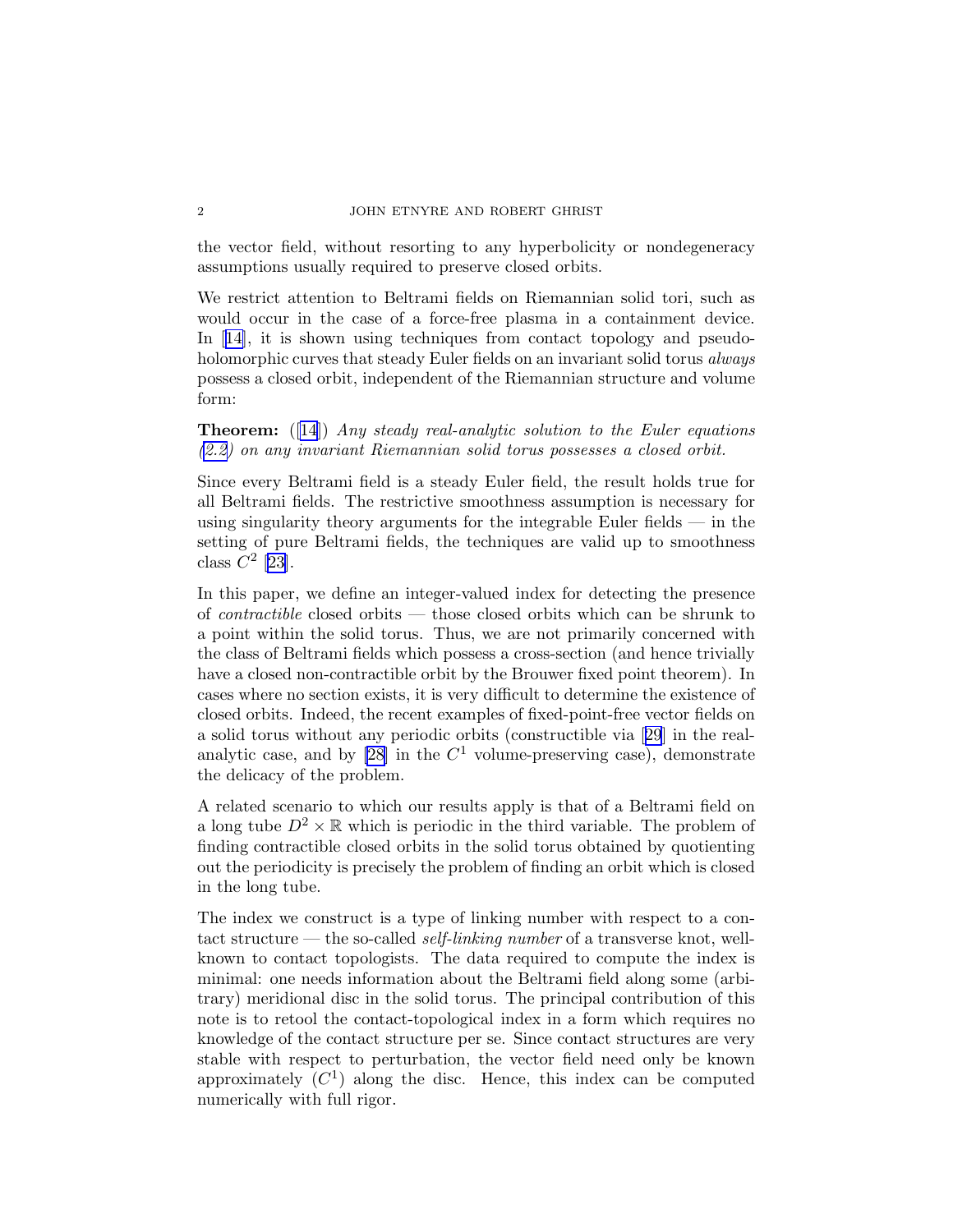<span id="page-2-0"></span>Sections 2 through [4](#page-4-0) assemble the relevant ingredients. Section [5](#page-6-0) presents the technical result on contact structures used to define the index and prove its major properties. The section §[6](#page-9-0) gives a very simple method for computing this index from a minimal amount of data: one need simply know what the vector field X approximately looks like near some finite number of points on a meridional disc of the solid torus. It is our hope that this computability may allow for utilization of this index in the analysis of experimental data.

## 2. Beltrami fields on Riemannian manifolds

Let  $M$  be an arbitrary 3-manifold with Riemannian metric  $g$  and (arbitrary) volume form  $\mu$ . Given a vector field X on M, one can consider the dual 1-form  $g(X, \cdot)$  to X that pairs with a vector Y to give the inner product  $g(X, Y)$ . In this general setting, the *curl* of a vector field X on M is the unique vector field  $\nabla \times X$  satisfying

(2.1) 
$$
\mu(\nabla \times X, \cdot, \cdot) = d(g(X, \cdot)),
$$

where d denotes the exterior derivative on forms. The curl operator is linear and its  $\mu$ -preserving eigenfields are known as the *Beltrami fields*. In other words, X is Beltrami if and only if it is volume-preserving and  $\nabla \times X = \lambda X$ for some constant  $\lambda$ . One can also consider the class of eigenfields with scalar fields as eigenvalues:  $\nabla \times X = fX$  for  $f : M \to \mathbb{R}$ . Our techniques are adaptable to this more general format, but we restrict to pure eigenfields here for simplicity.

Beltrami fields arise in several contexts:

1. Beltrami fields are always steady solutions to the Euler equations for an inviscid incompressible fluid

(2.2) 
$$
\frac{\partial u}{\partial t} + \nabla_u u = -\nabla p \quad ; \quad \mathcal{L}_u \mu = 0,
$$

where  $\nabla_u u$  is the covariant derivative of the velocity field u along itself, and  $p: M \to \mathbb{R}$ , the pressure function, can be chosen to be  $\frac{1}{2} ||u||^2$ . The Lie derivative  $\mathcal{L}_u\mu$  of the volume form along u vanishing is equivalent to u being divergence-free.

2. Beltrami fields also yield steady solutions to the ideal MHD equations

(2.3)  
\n
$$
\frac{\partial u}{\partial t} + \nabla_u u = -\nabla p + (\nabla \times B) \times B
$$
\n
$$
\frac{\partial B}{\partial t} - \nabla \times (u \times B) = 0
$$
\n
$$
\mathcal{L}_u \mu = \mathcal{L}_B \mu = 0,
$$

where  $B$  denotes the magnetic field. In this context, Beltrami fields are known as force-free fields.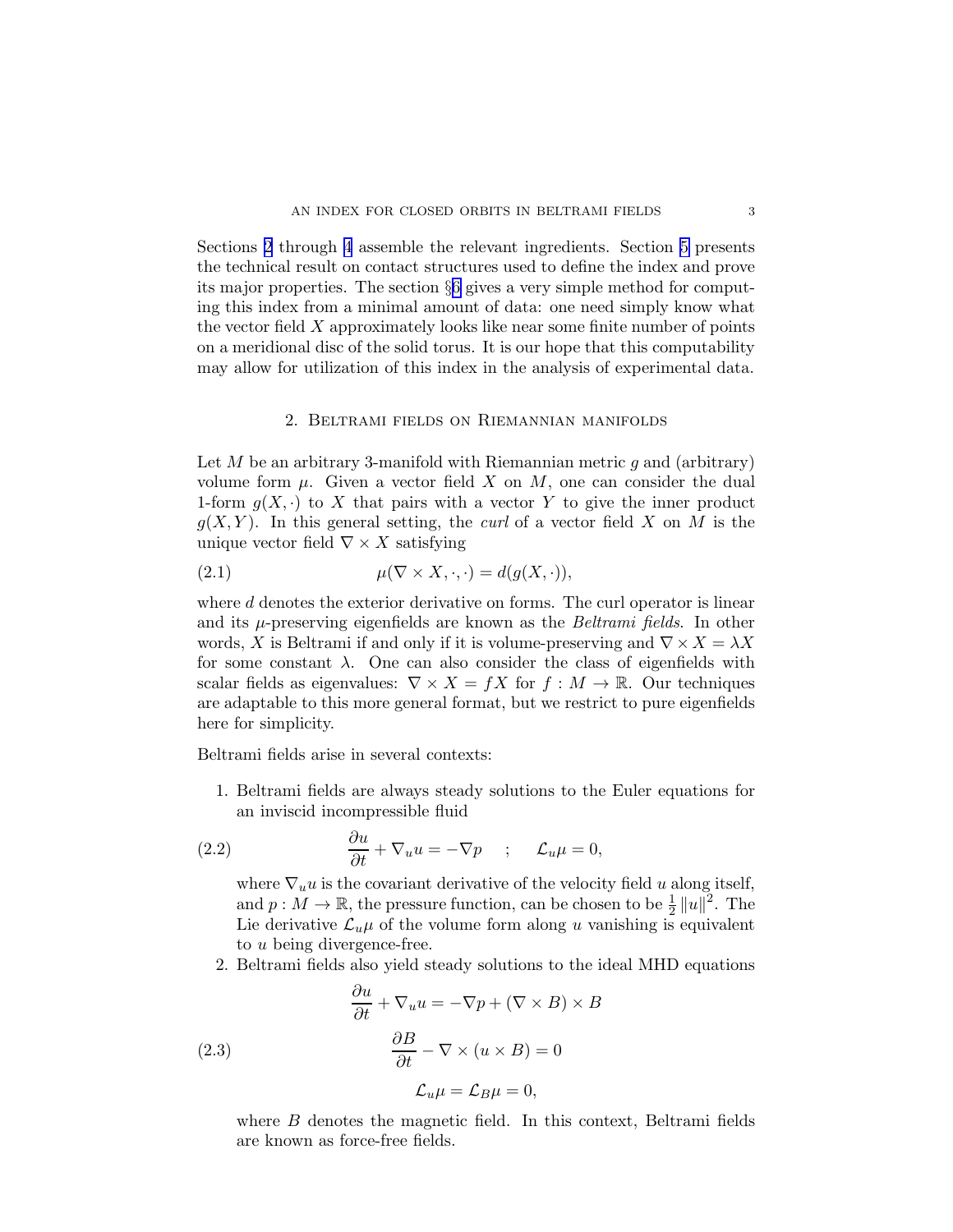3. Beltrami fields are all extrema of the  $L^2$  energy functional

(2.4) 
$$
||u||_2 := \frac{1}{2} \int_M ||u||^2 d\mu
$$

under the action of the volume-preserving diffeomorphism group of M. Eigenfields of curl having the smallest nonzero eigenvalue globally minimize the energy [\[2, 3](#page-12-0)].

Beltrami fields also play a role in the analysis of the stability of matter [\[30](#page-13-0)] and in the formation of dynamos[[6](#page-12-0)].

The topology and dynamics of Beltrami fields are subtle: witness the complex dynamics of the well-known *ABC fields* on the Euclidean 3-torus[[7](#page-12-0)]. The existence of fixed-point-free Beltrami fields on general Riemannian 3 manifolds is highly nontrivial[[13](#page-12-0)], as is the presence of closed orbits within such fields [\[13](#page-12-0), [14\]](#page-12-0).

## 3. Contact structures and topology

Contact structures are the natural complements to Beltrami fields. Loosely put, a contact structure on a odd-dimensional manifold M is a hyperplane field which is maximally nonintegrable. More specifically, on a threedimensional manifold, a contact structure is a smoothly-varying plane field (a choice of a two-dimensional subspace  $\xi_p$  in each tangent space  $T_pM$ ) which cannot be stitched together into leaves of a foliation, not even at a point. Locally, every contact structure  $\xi$  is the kernel of a differential 1-form  $\alpha$ satisfying the contact condition:

(3.1) α ∧ dα 6= 0.

Otherwise said,  $\alpha \wedge d\alpha$  is locally a volume form on M. Any 1-form satisfying (3.1) is called a contact form. If  $\alpha \wedge d\alpha$  is a globally defined volume form on M, then the contact structure is said to be *cooriented*: all contact structures which arise in connection with Beltrami fields are of necessity cooriented, and we will restrict entirely to this category.

A contact form  $\alpha$  on an oriented three-manifold M is said to be *positive* if the sign of  $\alpha \wedge d\alpha$  is positive with respect to the orientation of M. Otherwise, α is said to be *negative*. The sign is a property of the contact structure and is independent of the defining 1-form.

Canonical examples of positive contact forms on  $\mathbb{R}^3$  include  $dz + x dy$ ,  $dz +$  $r^2 \sin r \, d\theta$ , and  $\cos r \, dz + r \sin r \, d\theta$ , the latter two being given in cylindrical coordinates.

Much of the current interest in contact structures arises from fairly recent elucidations of their topological and dynamical properties (see, *e.g.*,[[1, 11](#page-12-0)]). Studying contact structures by means of *characteristic foliations* is most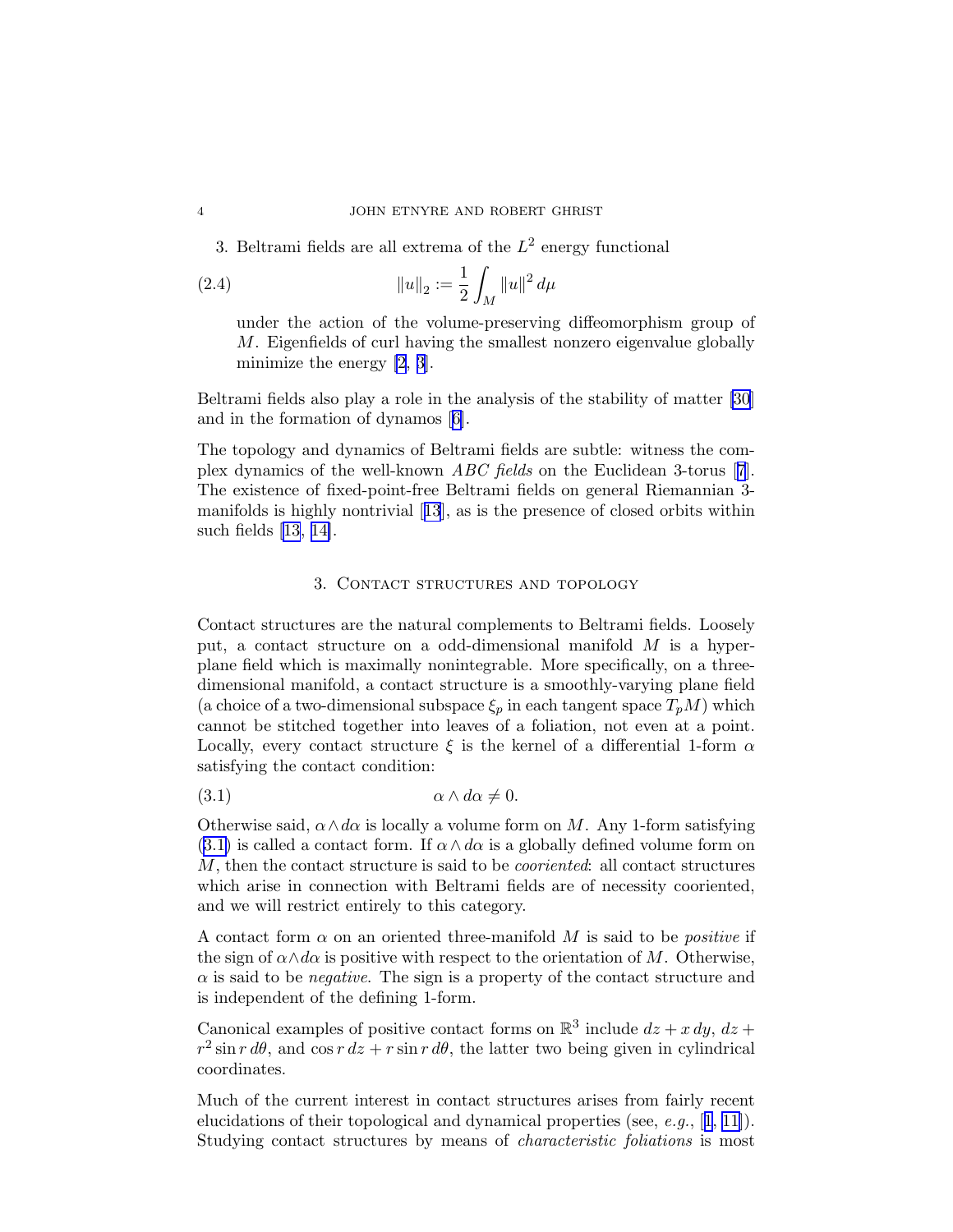<span id="page-4-0"></span>fruitful. Given a two-dimensional surface  $S$  embedded in  $M$ , the characteristic foliation of  $S$ ,  $S_{\xi}$ , is the [singular] one-dimensional foliation generated by the intersections of the tangent planes of  $T_pS$  with the contact planes  $\xi_p$  in  $T_pM$ . For all intents and purposes,  $S_\xi$  may be thought of as a vector field on S generated by  $\xi$  (by orienting the foliation). The singularities which arise on a characteristic foliation are generically saddles or spiral sources/sinks: pure centers cannot ever appear from a contact structure — the plane field twists too much for this.



FIGURE 1. A contact structure is overtwisted if the induced characteristic foliation on some embedded disc possesses a limit cycle.

The dynamical properties of  $S_{\xi}$  are closely related to the topological classification of contact structures. A contact structure ξ is said to be *overtwisted* if there exists an embedded disc  $D \subset M$  such that  $D_{\xi}$  possesses a limit cycle — a closed orbit along which nearby orbits accumulate [see Figure 1]. A contact structure is said to be *tight* if there are no such overtwisted discs anywhere in M. The contact structures for  $dz + x dy$  and  $dz + r^2 d\theta$  are tight[[4](#page-12-0)], while that of  $\cos r \, dz + r \sin r \, d\theta$  is overtwisted (*e.g.*, at the disc  $\{r \leq 1, z = r^2\}.$ 

It is by no means apparent that the above definition is at all helpful: but in fact, the entire topological theory hangs on this dichotomy. Many major questions about contact structures are solved in the overtwisted category and unknown in the tight category (or, if known, then only recently and then by great skill and effort). For example, while overtwisted contact structures have been completely classified up to isotopy[[8](#page-12-0)], the classification of tight structures appears [from what is presently known] to be delicate at best, intractable at worst [\[4,](#page-12-0) [19](#page-13-0), [27,](#page-13-0) [12](#page-12-0), [24](#page-13-0), [25,](#page-13-0) [16](#page-12-0), [17\]](#page-13-0).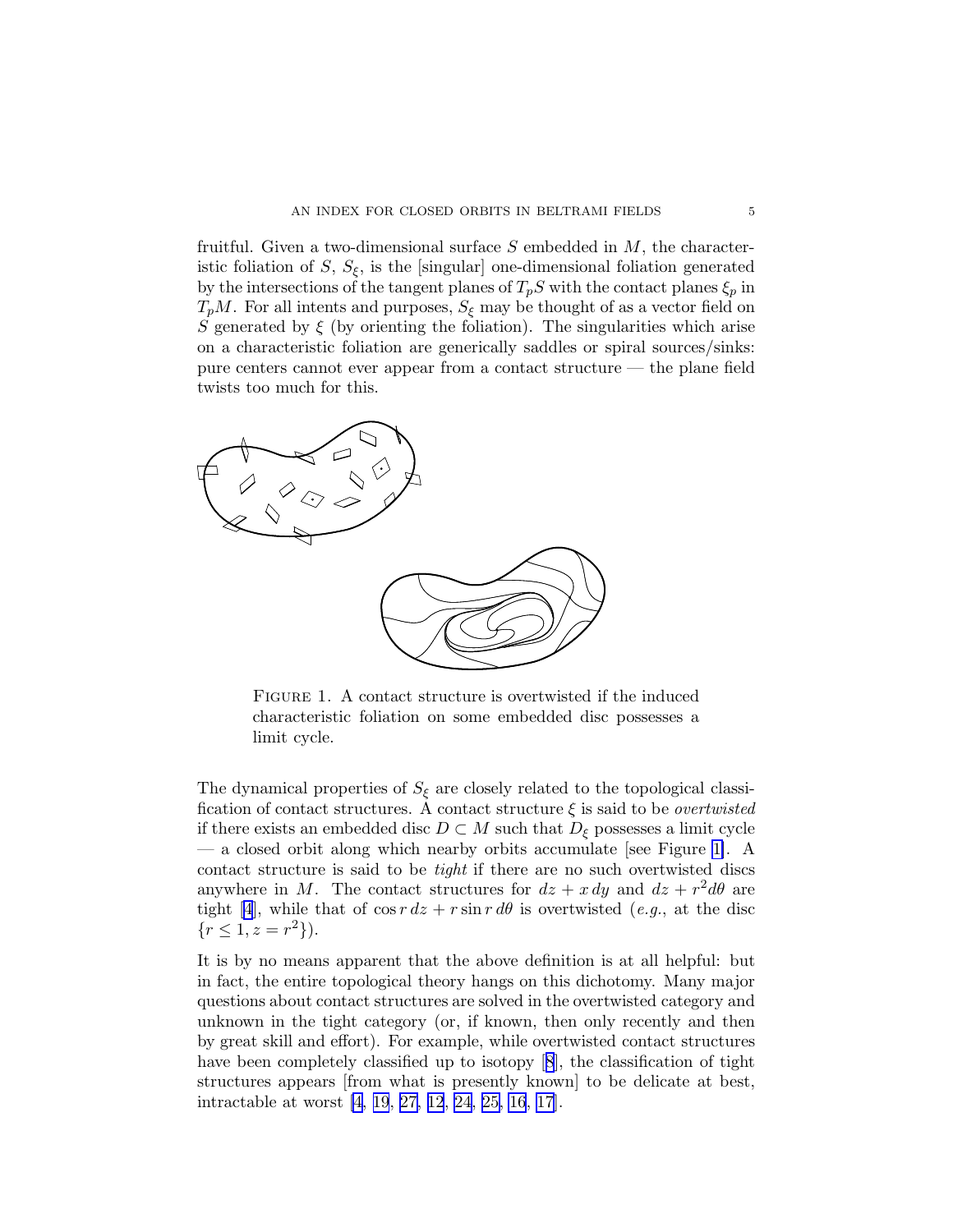#### 6 JOHN ETNYRE AND ROBERT GHRIST

# 4. CONTACT DYNAMICS

The connection between contact structures and Beltrami fields is, in the present context, quite straightforward. Given any fixed-point-free Beltrami field  $X$  on  $M$ , the Beltrami condition states that

(4.1) 
$$
\mu(\lambda X, \cdot, \cdot) = d(g(X, \cdot)).
$$

¿From this one can derive the crucial observation that the plane field orthogonal to any nonvanishing Beltrami field is indeed a contact structure as follows. Witness the 1-form  $\alpha := g(X, \cdot)$  dual to X via g. The kernel of this 1-form represents the orthogonal plane field  $\xi$  to X. This form  $\alpha$  is a contact form on M since

(4.2) 
$$
\alpha \wedge d\alpha := \lambda g(X, \cdot) \wedge \mu(X, \cdot, \cdot),
$$

which, for  $\lambda \neq 0$ , is nowhere vanishing, as one can easily check by evaluating on local orthogonal coordinate bases of the form  $(e_1 := X/||X||, e_2, e_3)$ .

A little more is in fact true: a Beltrami field annihilates the exterior derivative of the associated contact form, since

(4.3) 
$$
(d\alpha)(X, \cdot) = \mu(X, X, \cdot) = 0.
$$

Such vector fields are classical objects known as *Reeb fields.* The Reeb field of a contact form  $\alpha$  is the unique vector field Z such that  $d\alpha(Z, \cdot) = 0$  and  $\alpha(Z) = 1$ . We have thus observed that any Beltrami field X (nonsingular with nonzero eigenvalue) is a Reeb field for a contact form, after a possible rescalingto force  $\alpha(X) = 1$ . In [[13](#page-12-0)], a broader version of this result was demonstrated: namely, that the class of nonsingular Beltrami fields on M (up to scaling, for any Riemannian structure and volume form) is identical to the class of Reeb fields (up to scaling, for any contact form).

This theorem allows one to build "custom" solutions to the steady Euler equations of very high regularity. For example,[[15](#page-12-0)] builds a single Beltrami field on a Riemannian  $\mathbb{R}^3$  which possesses closed orbits of all possible knot and link types simultaneously. This can be viewed as a rigorous manifestation of the delightful results of Moffatt on knotting in the Euler equations [[34\]](#page-13-0).

In the present context, we will use this simple correspondence between Beltrami and Reeb fields to import technology from contact dynamics. Most specifically, we are interested in the utility of the tight/overtwisted dichotomy in describing the dynamics of Beltrami fields. One extremely important result in contact dynamics is the following theorem of Hofer [\[23\]](#page-13-0): *Let* ξ *be an overtwisted contact structure on* M *a compact 3-manifold without boundary. Then the Reeb field of any contact form associated to* ξ *possesses a closed orbit, some multiple of which bounds a disc in* M*.*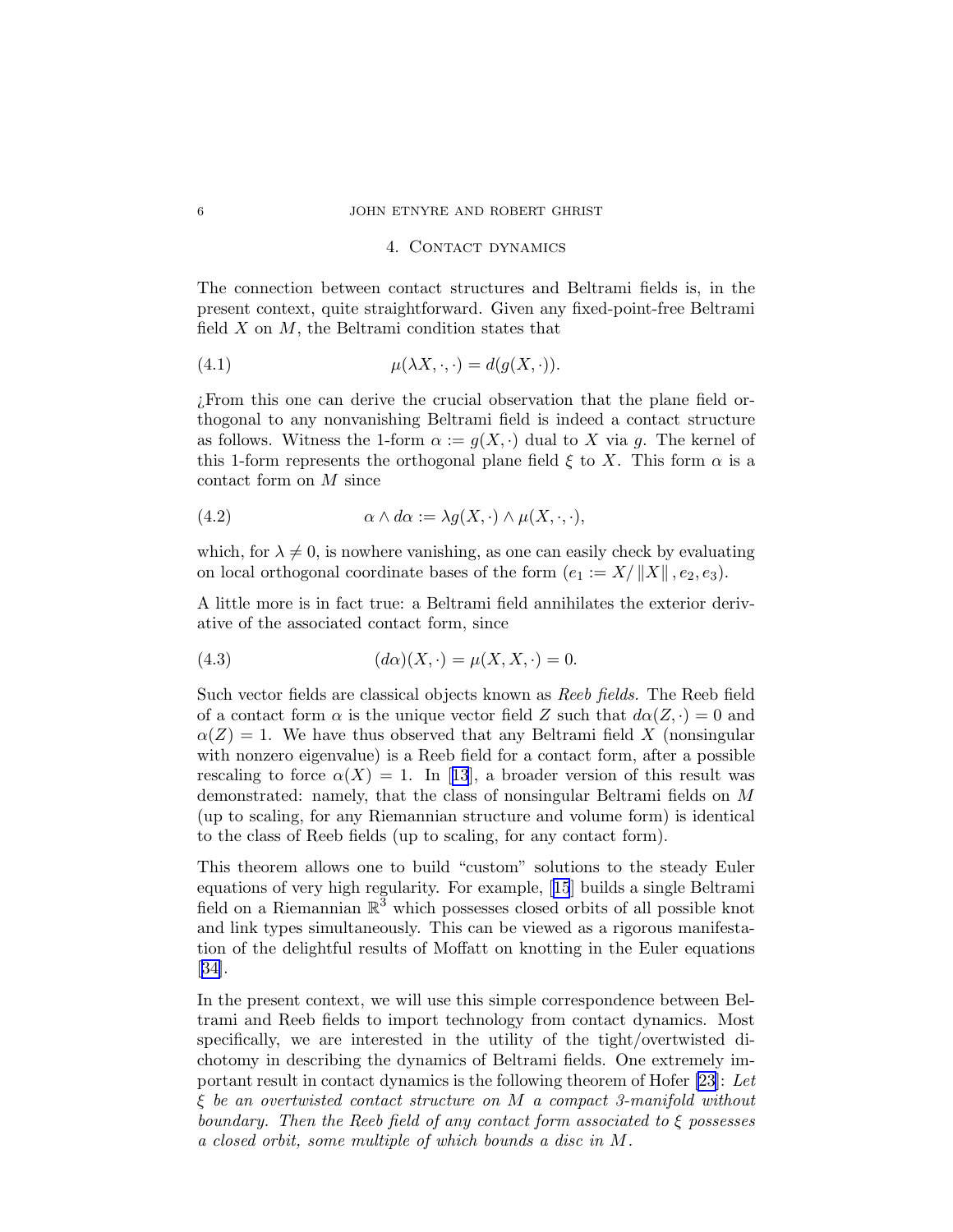<span id="page-6-0"></span>Loosely speaking, a closed orbit (limit cycle) in the characteristic foliation of a disc in M implies the existence of a closed Reeb orbit which bounds a disc in M. The proof relies on the delicate techniques of pseudo-holomorphic curves in symplectic manifolds. One indication of the implicit nature of the proof is that the location of the overtwisted disc has little to no correlation with the location of the implicated Reeb orbit.

It follows from well-known properties of pseudo-holomorphic curves that the proof of Hofer's theorem remains valid for a three-manifold with invariant boundary (see [\[14\]](#page-12-0) for details). Thus, for the solid torus, it follows that an overtwisted Reeb field must possess a contractible periodic orbit (since the fundamental group of the solid torus contains no elements of finite order except the identity).

## 5. Definition of I

¿From Hofer's theorem, then, one way to force a contractible orbit in a Beltrami field is by finding an overtwisted disc in the orthogonal contact structure. This is far from trivial, since it requires searching for overtwisted discs among all possible embedded discs in  $M$ : not a computationally feasible task, even if the vector field were known analytically (which, in the context of an experimentally generated flow is not generally the case).

The classification of contact structures has been successfully completed only on a selected class of three-manifolds. The classification of contact structures on the solid torus is quite recent and subtle[[20](#page-13-0), [24](#page-13-0)]. In particular, it is known that on the solid torus there are tight contact structures which are "stably overtwisted" — taking some finite covering space of the solid torus and lifting the tight contact structure downstairs yields an overtwisted contact structure on the cover[[32](#page-13-0), [14\]](#page-12-0) (see Theorem [5.2](#page-7-0)). While this is a complication for contact topologists, it is a benefit to dynamicists.

Lemma 5.1. *Any Beltrami field transverse to a tight contact structure, some cover of which is overtwisted, must possess a contractible closed orbit.*

*Proof:* Assume that  $\xi$  is a tight contact structure, some finite cover  $\tilde{\xi}$  of which is overtwisted. Then, given any Beltrami field X associated to  $\xi$ , lift this to a Beltrami field  $\overline{X}$  on the overtwisted cover. Applying Hofer's theorem to the cover implies the existence of a contractible periodic orbit for  $X$ ; however, since a covering space projection takes orbits to orbits, the closed orbit upstairs (along with the disc that it bounds) *must* project to a contractible closed orbit of the original Beltrami field X. 口

Thus, our goal is to effectively determine the existence of an overtwisted or stably (with respect to coverings) overtwisted structure on a solid torus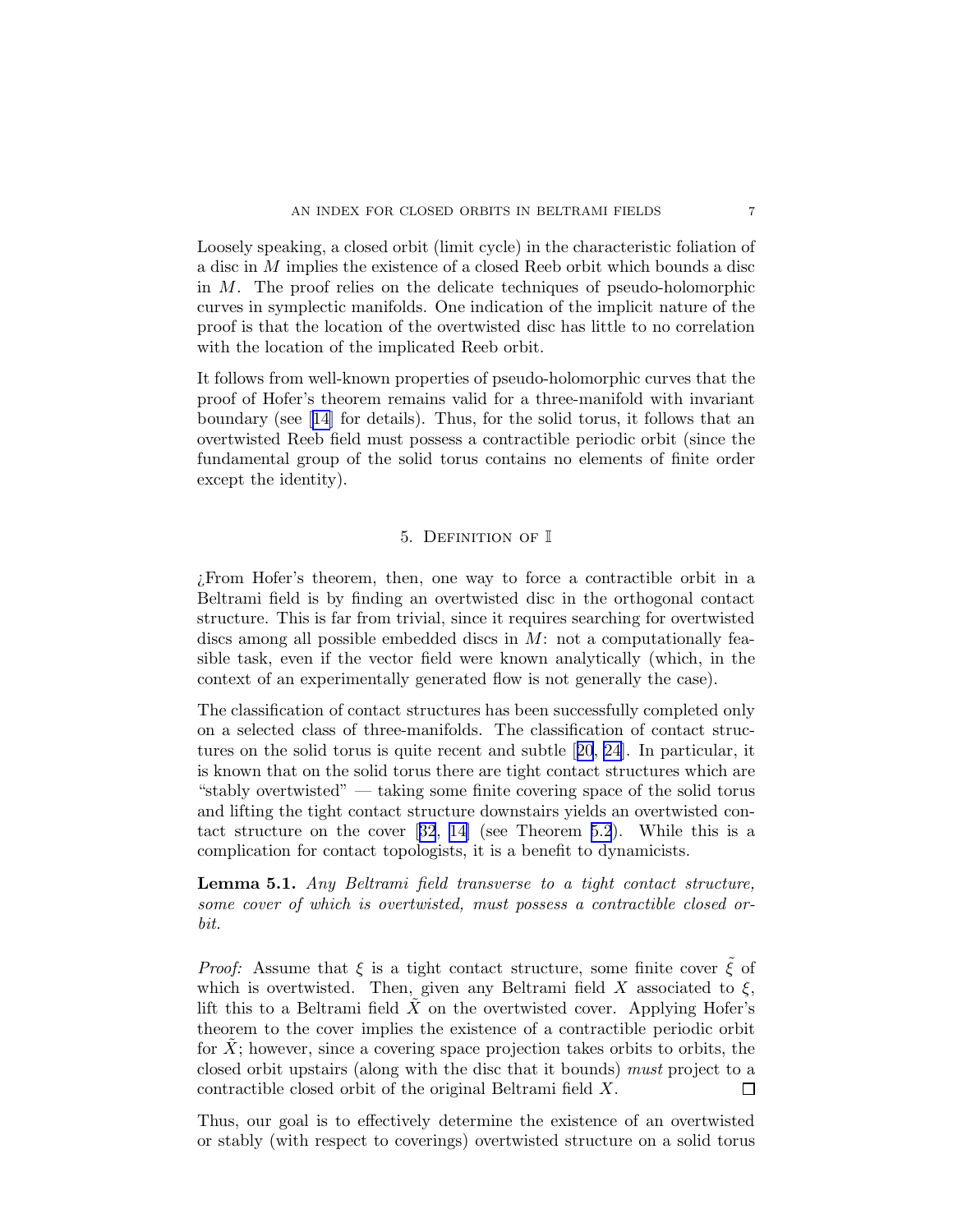given the least amount of information about a Beltrami field transverse to it.

To do so, we recall a common index used in contact topology (see[[1](#page-12-0), [9](#page-12-0)] for an introduction). Given a contact structure  $\xi$  on a three-manifolds M, a simple closed curve (knot) is called *transverse* if its tangents are everywhere transverse to the contact planes. Assume that  $\gamma$  is an oriented simple closed curve in M which bounds a compact oriented surface  $\Sigma$  in M. Then the *selflinking number* of  $\gamma$  with respect to  $\xi$  and  $\Sigma$  is defined as follows. Choose any vector field Z on a neighborhood of  $\Sigma$  which has no fixed points and which is always tangent to  $\xi$ . That this is possible is a simple argument involving the classification of plane bundles. Then, flow  $\gamma$  for a small amount of time under Z to obtain a "push-off" curve  $\gamma_Z$ . The self-linking number of  $\gamma$ ,  $\mathscr{S}k(\gamma)$  is then defined as the intersection number of  $\gamma_Z$  with  $\Sigma$  — *i.e.*, the number of transverse intersections, counted algebraically using the orientations. This integer, which can be shown to be independent of the vector field  $Z$  chosen, is an invariant of transverse curves up to isotopy through transverse curves [[4](#page-12-0)]. On  $S^3$ , the self-linking number is also independent of the surface  $\Sigma$ chosen so long as it bounds  $\gamma$ .

The following recent result allows for an application of this index to Beltrami fields.

**Theorem 5.2** ([\[14](#page-12-0)]). *Assume*  $\alpha$  *is a positive contact form on a solid torus* V *whose Reeb field is tangent to the boundary* ∂V *. Choose any transverse curve*  $\gamma$  *on the boundary torus*  $\partial V$  *which bounds a meridional disc in* V. If *the self-linking number*  $s\ell k(\gamma)$  *of this meridian is not equal to* −1*, then the pullback of*  $\alpha$  *under some finite cover is an overtwisted contact form.* 

It known from the inequality of[[4](#page-12-0)] that if the initial contact structure is tight, the self linking number must satisfy  $s\ell k \leq -\chi(D) = -1$ . Thus, any self-linking number greater than −1 automatically implies an overtwisted structure (which is of course preserved under covers). The nontrivial result of this theorem is that for a tight structure, a self-linking number less than −1 implies an overtwisted cover. The techniques used in the proof of this theorem are a combination of perturbing characteristic foliations, manipulating singularities of characteristic foliations, and using dynamical properties of the characteristic foliation on  $\partial V$ .

*Remark* 5.3*.* It is necessary to distinguish between positive and negative contact structures. In the case of a negative contact form (one for which  $\alpha \wedge d\alpha < 0$  on an invariant solid torus, the structure possesses an overtwisted cover if and only if the self-linking number of a transverse meridian is not equal to  $+1$ . It is an easy exercise to show that the sign of the contact form dual to a curl eigenfield is precisely the sign of the eigenvalue.

¿From these ingredients the following index may be defined:

<span id="page-7-0"></span>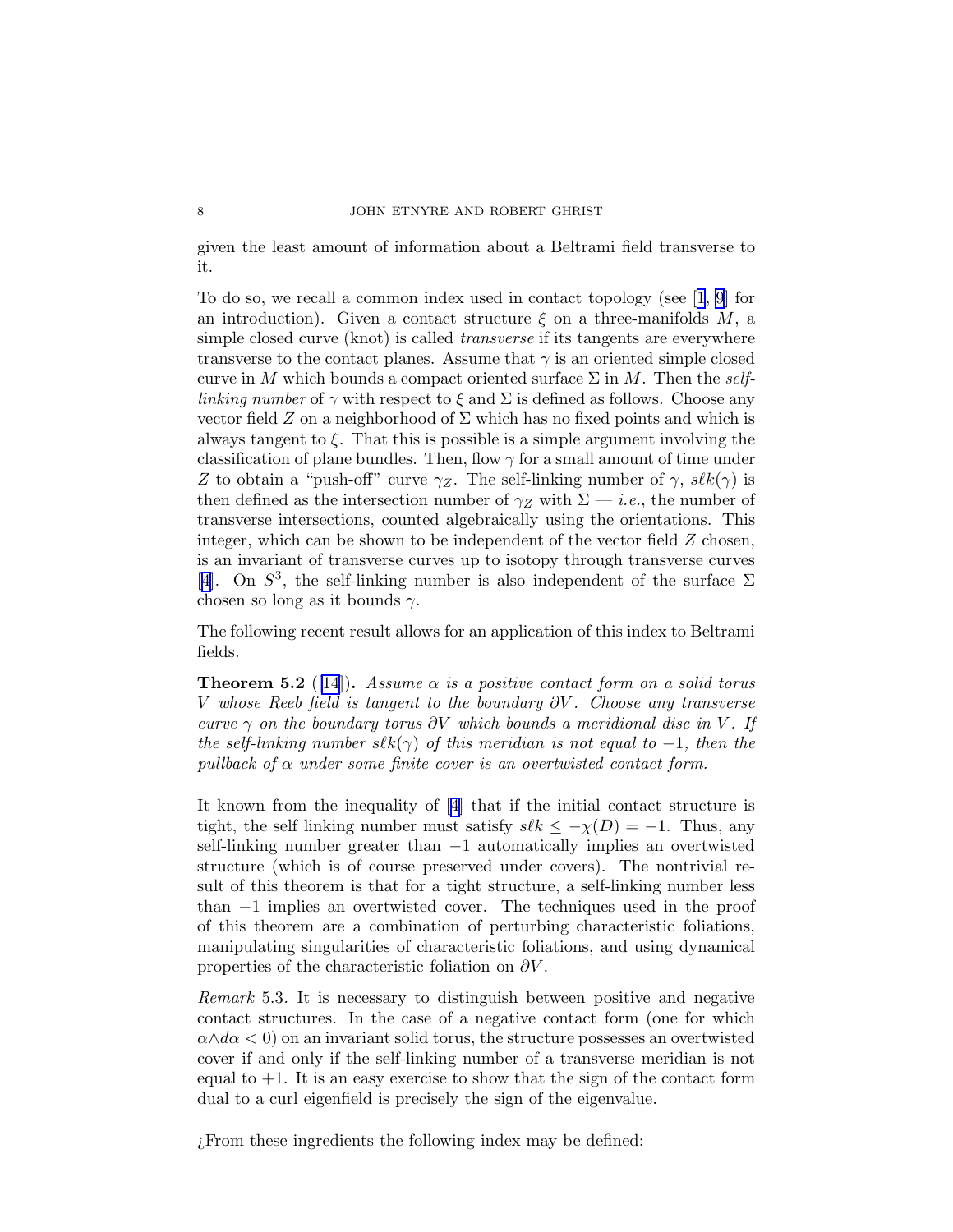**Definition 5.4.** Given a nonsingular Beltrami field  $X$  on an invariant Riemannian solid torus V, define the index  $\mathbb I$  as follows.

- 1. If the eigenvalue  $\lambda$  of X with respect to the curl operator is zero, define  $\mathbb{I} := 0.$
- 2. Otherwise, consider the characteristic foliation  $(\partial V)_{\epsilon}$  of the contact structure orthogonal to X on  $\partial V$ . If possible, choose  $\gamma$  any meridional curve on  $\partial V$  transverse to  $\partial V_{\xi}$  and define

(5.1) 
$$
\mathbb{I} := \text{Sign}(\lambda) \left(s \ell k(\gamma)\right) + 1.
$$

3. If no transverse curve  $\gamma$  exists, define  $\mathbb{I} := \text{Sign}(\lambda)$ .

Theorem 5.5. *Any* C <sup>2</sup> *or smoother nonvanishing Beltrami field on an invariant Riemannian solid torus* V *having nonzero index* I *possesses a contractible closed orbit.*

*Proof:* Assume that  $\lambda > 0$  as the negative case follows similarly. Since  $\mathbb{I} \neq 0$ , we are either in the case where there is a transverse meridian on the boundary of V with self-linking number not equal to  $-1$ , or there is no transverse meridian. In the case where the transverse meridian exists, some finite cover of the Beltrami field has a contractible closed orbit which is preserved by the covering projection.



Figure 2. A Reeb component in a two-dimensional foliation is a foliation of an annulus by curves which limit onto the boundary components as illustrated [left, identify top and bottom]. On the boundary torus  $\partial V$ , if the characteristic foliation  $(\partial V)_{\xi}$  possesses a Reeb component [right], then there does not exist a transverse meridional curve.

If there does not exist a closed transversal, then a basic result in foliation theory implies that either (1) the characteristic foliation  $(\partial V)_{\xi}$  is entirely by meridional curves; or (2) the characteristic foliation  $(\partial V)_{\xi}$  possesses a *Reeb component*, illustrated in Figure 2. In the former case, the contact structure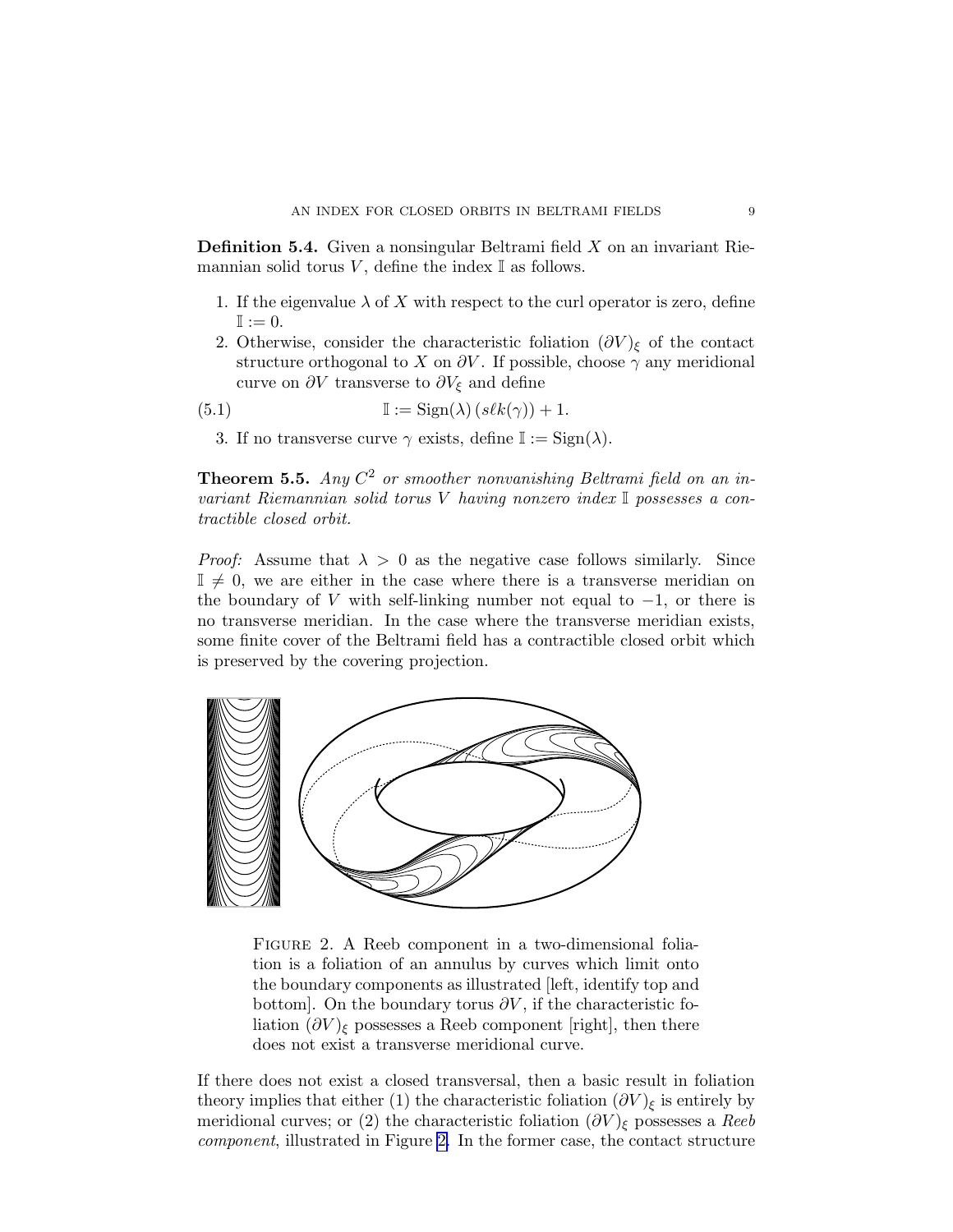is clearly overtwisted: any meridional disc in general position which spans one of these meridional curves has this boundary curve as a limit cycle in its characteristic foliation. The existence of a periodic orbit then follows as earlier.

In the latter case, where a Reeb component exists in  $(\partial V)_{\xi}$ , the following argument eliminates this possibility as a Beltrami field. Consider the Reeb field Z associated to the contact form  $\alpha$  dual to X. Since Z preserves the contact structure  $\xi$  and the boundary tours  $\partial V$ , it must likewise preserve the characteristic foliation  $(\partial V)_{\xi}$ . Thus, if  $(\partial V)_{\xi}$  contains a closed curve, then, since Z is everywhere transverse to  $(\partial V)_{\xi}$ , the entire boundary torus is swept out by forward images of this curve under the flow of Z, and  $(\partial V)_{\xi}$ is a foliation by closed curves. Thus, a Reeb component (which always possesses both closed and open curves as in the illustration) cannot arise as the characteristic foliation on an invariant solid torus.  $\Box$ 

## 6. COMPUTATION OF I

Given a contact structure  $\xi$  on a 3-manifold M, the determination of whether it is a tight or overtwisted structure is a difficult question in general. By the Darboux Theorem (see, *e.g.*, [\[1,](#page-12-0) [33](#page-13-0)]), every contact structure in dimension three is locally equivalent to the kernel of  $dz+x\,dy$ , which is a tight structure [[4](#page-12-0)]. Thus, on the one hand, the property of being overtwisted is a decidedly global feature. However, the process of *Lutz twisting* [[31](#page-13-0)] allows one to change a tight structure into an overtwisted structure by means of a  $C^0$ alteration on an arbitrarily small open set in  $M$ . Thus, given a Beltrami field  $X$  on  $M$ , determining whether the contact structure orthogonal to X is overtwisted is computationally intractable. Determining whether the universal cover is overtwisted is no less difficult.

However, to compute the index I, one does not need information about the vector field on the entire three-dimensional regime, but rather on some (arbitrary) two-dimensional meridional disc. We outline a method for easily computing  $\mathbb I$  from a  $C^1$  approximation to X along a two-dimensional slice of the solid torus.

Choose a meridional disc D with boundary curve  $\gamma$ . Orient  $\gamma$  so that the contact form  $\alpha := g(X, \cdot)$  evaluates to a positive number on the tangents to  $\gamma$ : *i.e.*,  $\gamma$  points in roughly the same direction as X. This orientation on  $\gamma$ induces in the usual way an orientation on the disc  $D$ . Denote by  $X_D$  the projection of the vector field  $X$  on to  $D$  by orthogonal projection onto the tangent planes (orthogonal with respect to the metric  $q$ ).

**Proposition 6.1.** If the vector field  $X_D$  is generic (possesses a finite num*ber of nondegenerate rest points), the index* I *of the Beltrami field* X *can be*

<span id="page-9-0"></span>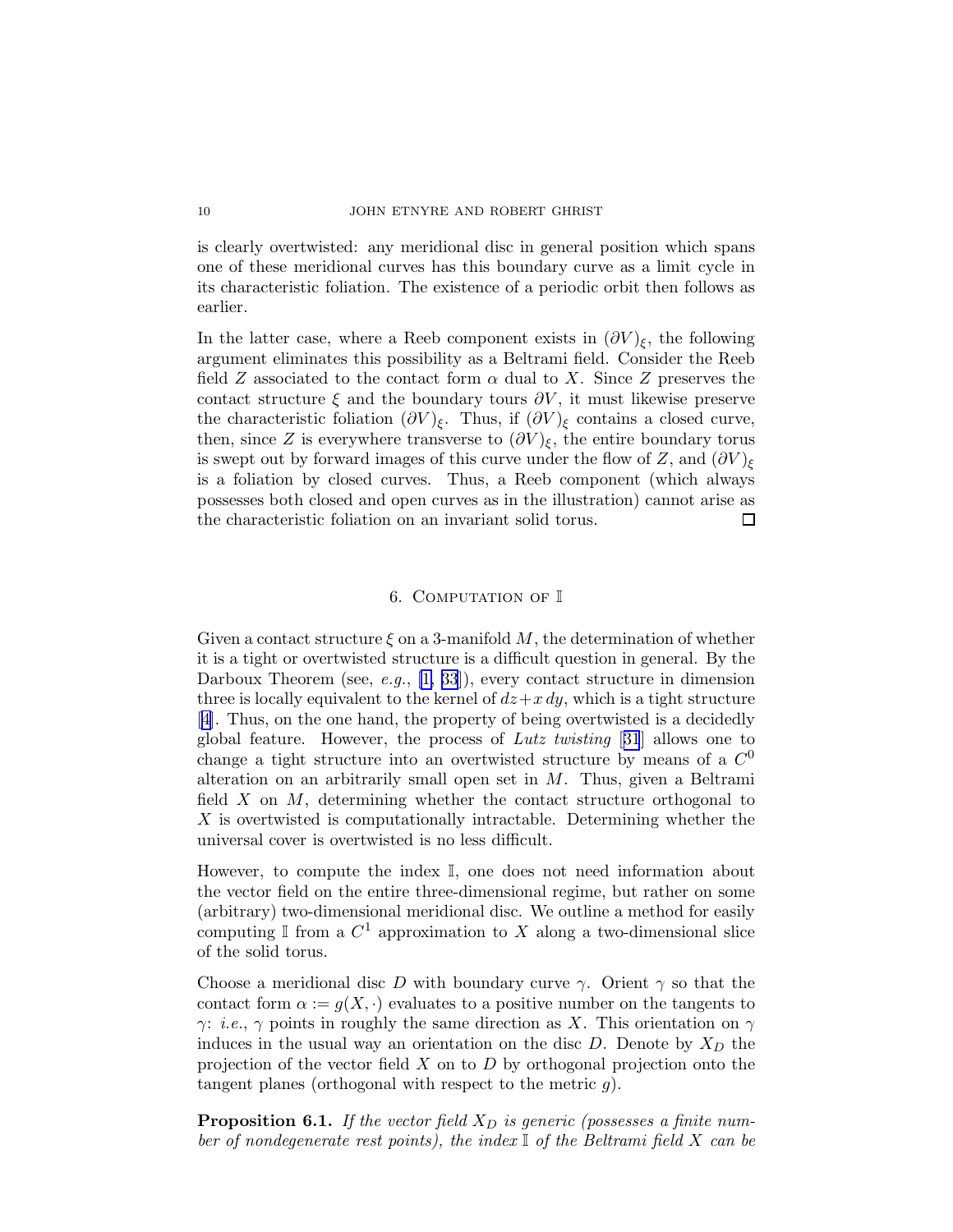*computed by*

(6.1) 
$$
\mathbb{I} = \text{Sign}(\lambda) \left( 1 + \sum_{p:X_D(p)=0} \sigma(p) \text{Ind}(X_D; p) \right)
$$

*where for every rest point* p *of*  $X_D$ ,  $\sigma(p)$  *is defined to be the sign* (+/−) *of the dot product of* X(p) *with the positive normal vector to* D *at* p*, and the term*  $\text{Ind}(X_D; p)$  *denotes the standard Euler-Poincaré index of the planar vector field*  $X_D$  *at*  $p$ *.* 

*Proof:* Assume that the characteristic foliation  $D_{\xi}$  is generic in the above sense: there are a finite number of singular points  $p$  at which the contact structure  $\xi$  is tangent to D, and the characteristic foliation about these pointsappears locally as a source/sink or a saddle. Following  $[4, 9]$  $[4, 9]$  $[4, 9]$  $[4, 9]$ , there is a standard formula for computing the self-linking number of the transverse curve  $\gamma = \partial D$ :

(6.2) 
$$
s\ell k(\gamma) = \sum_{p:D_{\xi}(p)=0} sign(T_p D, \xi_p) Ind(D_{\xi}; p)
$$

Here, the sign of  $(T_p D, \xi_p)$  is +1 when the orientations on the contact plane  $\xi$  and the orientations on the tangent plane to disc D at p agree. Otherwise the sign is  $-1$ . However, we only know the Beltrami field X and the disc D — not the characteristic foliation. Determining the indices of the rest points of the characteristic foliation  $D_{\xi}$  is accomplished via the projected field  $X_D$ as follows. Since the contact structure for X is the plane field  $\xi$  orthogonal to X, the characteristic foliation at every point  $q \in D$  is given by

$$
D_{\xi}(q) := \xi_q \cap T_q D = (X_D(q))^{\perp},
$$

the line field orthogonal to  $X_D$  at q. The proposition is proved by noting (1) fixed points of  $X_D$  occur exactly at fixed points of  $D_{\xi}$ ; (2) the Euler-Poincaré index of  $D_{\xi}$  at a fixed point p is unchanged by looking at the orthogonal vector field, as illustrated in Figure [3](#page-11-0).  $\Box$ 

Computationally, this is extremely simple as  $D$  can be chosen almost arbitrarily (one presumably chooses a  $D$  which is "nice" in coordinates) and information about  $X$  is required only on  $D$  itself. The local index calculation is the most delicate portion of the computation: the location of the orthogonal point p is easy and the sign  $\sigma(p)$  merely measures whether X agrees with the oriented normal to  $D$ , which is trivial to determine.

An example of a characteristic foliation  $D_{\xi}$  and the resulting self-linking number is given in Figure [4](#page-11-0).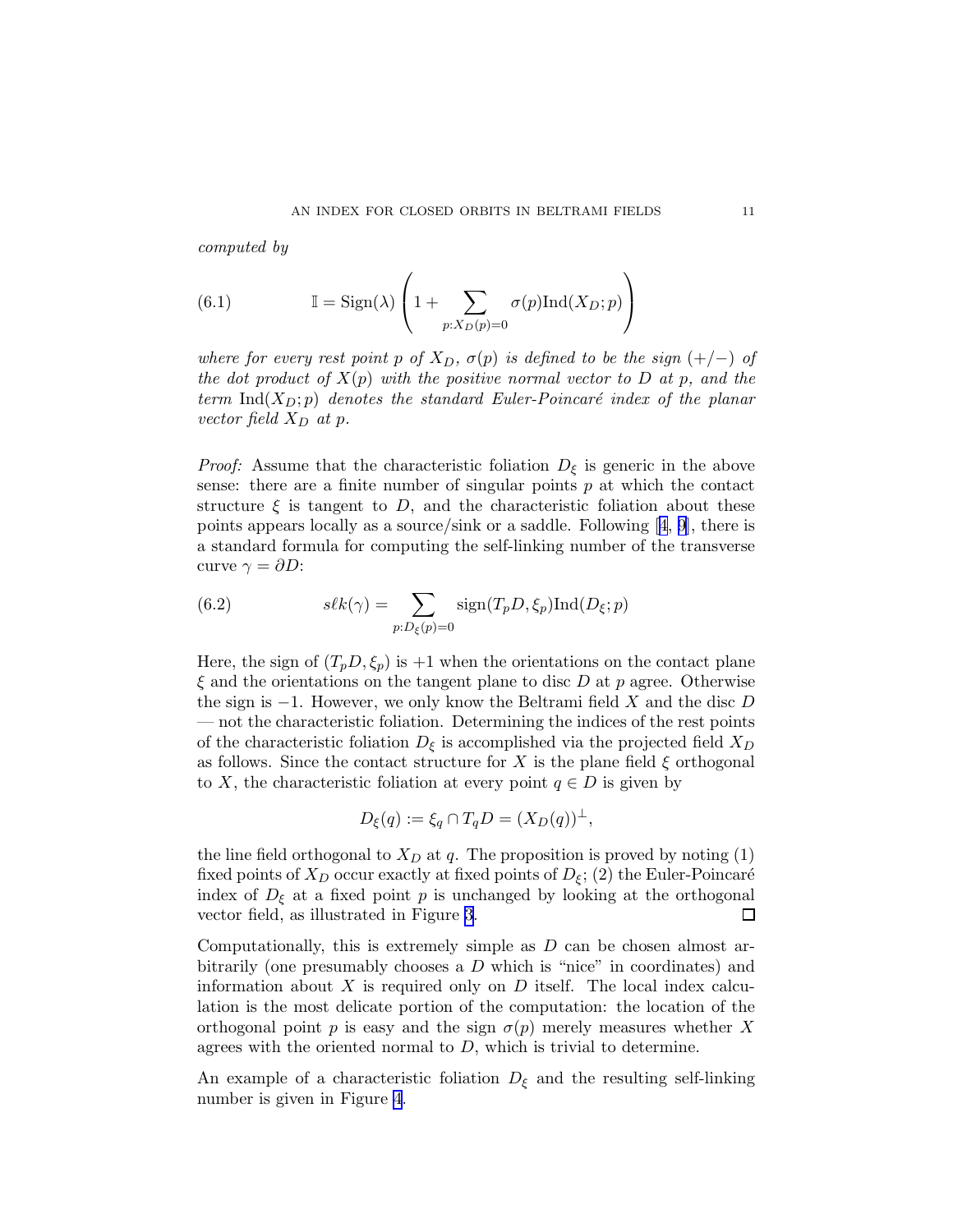<span id="page-11-0"></span>

FIGURE 3. Taking the orthogonal line field  $X_D$  (grey) to the characteristic foliation  $D_{\xi}$  (black) leaves the index invariant.



FIGURE 4. An example of an  $s\ell k$  computation given the characteristic foliation on an oriented spanning disc D. [left]  $D_{\xi}$ ; [right] the directions of the field X, positive to the left and negative to the right. The self-linking number is  $s\ell k = -3$ . Thus the Beltrami field X has index  $\mathbb{I} = -2$ .

### 7. Conclusions

The index  $\mathbb I$  is an unusual object in that one inputs information about the vector field which is strictly *two*-dimensional, yet one obtains data about the dynamics which is fully *three*-dimensional. In Figure 4, the *only* information about the Beltrami field known is that (1) it is orthogonal to the disc D at five points; (2) locally near those five points the projected field is either source/sink or saddle type; and (3) at those five points the field points out or in as illustrated. From this data, it is inevitable that *somewhere* in the flow there exists a contractible closed flowline. This is a corollary of the contacttopological methods used — the moral of the story is that the Beltrami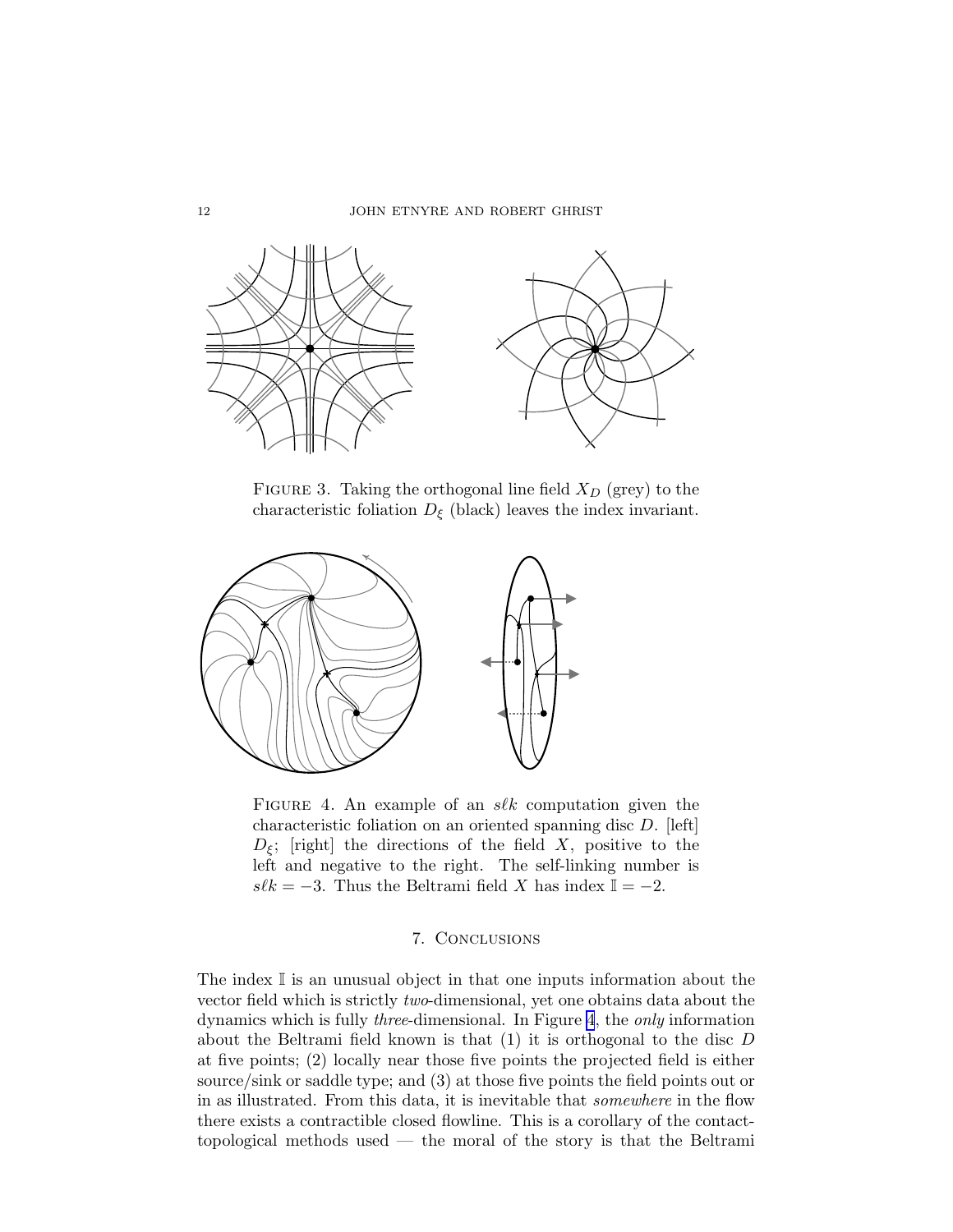<span id="page-12-0"></span>condition hides within it certain constraints on the dynamics which couple the dynamics of the vector field to the topology of the orthogonal plane field.

A deficiency of our theory is that it is not sharp. It is certainly possible for a Beltrami field to have the value  $\mathbb{I} = 0$  and yet still have a contractible periodic orbit: indeed, any tight contact structure which has been Lutz twisted along a contractible closed curve necessarily has trivial index as well as a contractible orbit. It appears certain (due to this mechanism of arbitrarily small Lutz twists) that no completely sharp computable index can be defined. What  $\mathbb I$  does, however, is detect if there are contractible orbits forced by the presence of non-localized overtwisted discs, and in this regime it is efficacious.

It would be interesting to find a sharp lower bound on the number of periodic orbits present in the case of  $\mathbb{I} \neq 0$  (cf. the recent body of theory surrounding the *contact homology* of Eliashberg, Givental, and Hofer [10]).

## **REFERENCES**

- [1] B. Aebisher et al. *Symplectic Geometry*. Number 124 in Progress in Math. Birkhaüser, Berlin, 1994.
- [2] V. I. Arnold. The asymptotic Hopf invariant and its applications. *Sel. Math. Sov.*, 5:327–345, 1986.
- [3] V. I. Arnold and B. Khesin. *Topological Methods in Hydrodynamics*. Springer-Verlag, Berlin, Heidelberg, New York, 1998.
- [4] D. Bennequin. Entrelacements et ´equations de Pfaff. *Asterisque*, 107-108:87–161, 1983.
- [5] C. Chicone. A geometric approach to regular perturbation theory with an application to hydrodynamics. *TAMS*, 347(12):4559–4598, 1996.
- [6] S. Childriss and A. Gilbert. *Stretch, Twist, Fold: The Fast Dynamo*. Springer-Verlag, 1995.
- [7] T. Dombre, U. Frisch, J. Greene, M. Hénon, A. Mehr, and A. Soward. Chaotic streamlines in the ABC flows. *J. Fluid Mech.*, 167:353–391, 1986.
- [8] Y. Eliashberg. Classification of overtwisted contact structures on 3-manifolds. *Invent. Math.*, 98:623–637, 1989.
- [9] Y. Eliashberg. Legendrian and transversal knots in tight contact 3-manifolds. In *Topological methods in modern mathematics (Stony Brook, NY, 1991)*, pages 171–193. Publish or Perish, Houston, TX, 1993.
- [10] Y. Eliashberg, A. Givental, and H. Hofer. An introduction to symplectic field theory. ArXiV preprint math.SG/0010059.
- [11] Y. Eliashberg and W. Thurston. *Confoliations*, volume 13 of *University Lecture Series*. American Mathematical Society, 1998.
- [12] J. Etnyre. Tight contact structures on lens spaces. *Comm. Cont. Math.*, 2(4):559–577, 2000.
- [13] J. Etnyre and R. Ghrist. Contact topology and hydrodynamics I: Beltrami fields and the Seifert conjecture. *Nonlinearity*, 13:441–458, 2000.
- [14] J. Etnyre and R. Ghrist. Contact topology and hydrodynamics II: solid tori. ArXiv preprint math.SG/9907112, 1999.
- [15] J. Etnyre and R. Ghrist. Contact topology and hydrodynamics III: knotted flowlines. To appear in *Trans. Amer. Math. Soc.* Preprint, 1999.